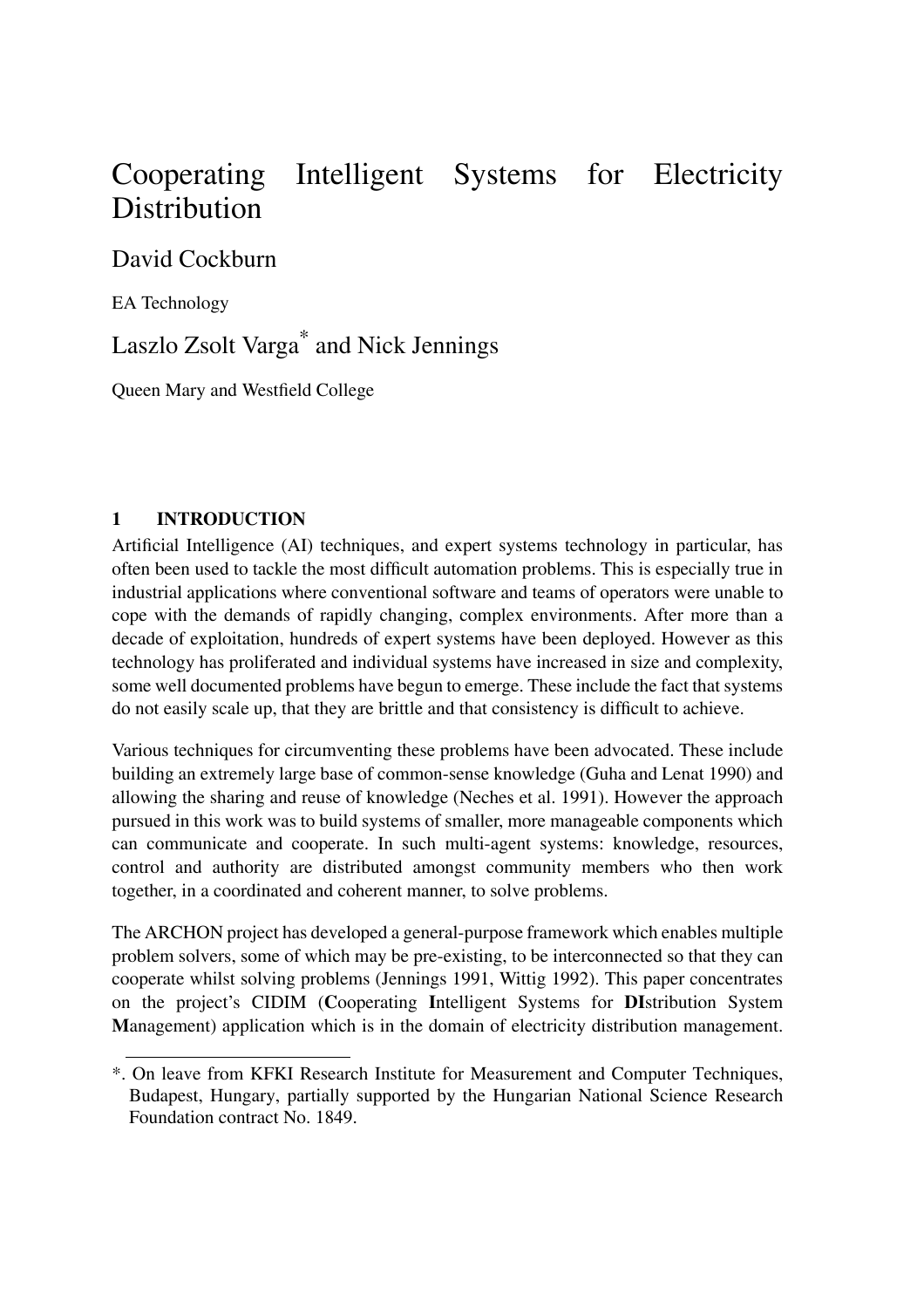We show how the ARCHON mechanisms facilitate cooperative problem solving in this application and highlight how the integration of expert and conventional systems produces benefits over and above those of the systems in stand-alone mode.

In CIDIM, a multi-agent approach has several major advantages over centralised systems. Firstly divide and conquer has long been championed as a means of constructing large systems because it limits the scope of each processor. The reduced input domain means the complexity of the computation is lower, thus enabling the components to be simpler and more reliable. Secondly, unlike the majority of other multi-agent frameworks, ARCHON allows pre-existing systems to be incorporated into a cooperating community. This is especially important for CIDIM because of the substantial amount of software which is already available and which could benefit from sharing information and processing with related problem solving entities. Finally, because of the diverse range of functions which need to be performed, no individual problem solving model would be universally applicable. A multi-agent approach allows each distinct function to be implemented using the most appropriate model (be it expert system, database or conventional software), but retains the benefits of sharing information between different functional areas.

Section two briefly outlines ARCHON's functional architecture and describes its main problem solving components. Section three describes each of the agents in the CIDIM application and how they may be integrated into a cooperative problem solving community. Section four describes two cooperative scenarios in detail and section five highlights the benefits of cooperation in this application.

#### **2 THE ARCHON ARCHITECTURE**

The aim of the ARCHON framework is to create an environment in which cooperative interaction is possible. However pre-existing or stand-alone problem solvers have no knowledge of how to adapt their behaviour or take advantage of the fact that there are other entities in the environment. All they possess is the knowledge necessary to solve domainlevel problems, e.g. how to detect faults and how to diagnose them. Such systems are called **Intelligent Systems** (ISs). ISs may be expert systems, database or conventional numerical software. For social behaviour to be realized, ISs must be augmented with knowledge which enables them to engage in cooperative activities. They need to know how to initiate, maintain and respond to cooperative situations and to be able to assess the needs of the community as well as their role within it. This awareness is achieved by enhancing each IS with a series of modules embodying the necessary social knowledge. This collection of modules is collectively referred to as the **ARCHON Layer** and the combination of an intelligent system and its ARCHON Layer as an **agent** - see figure 1.

Movement to a cooperative environment requires a change in the requirements of an individual IS, which the ARCHON Layer must support. Whilst in the asocial situation, each system plans its activity exclusively on the basis of domain knowledge; in a multi-agent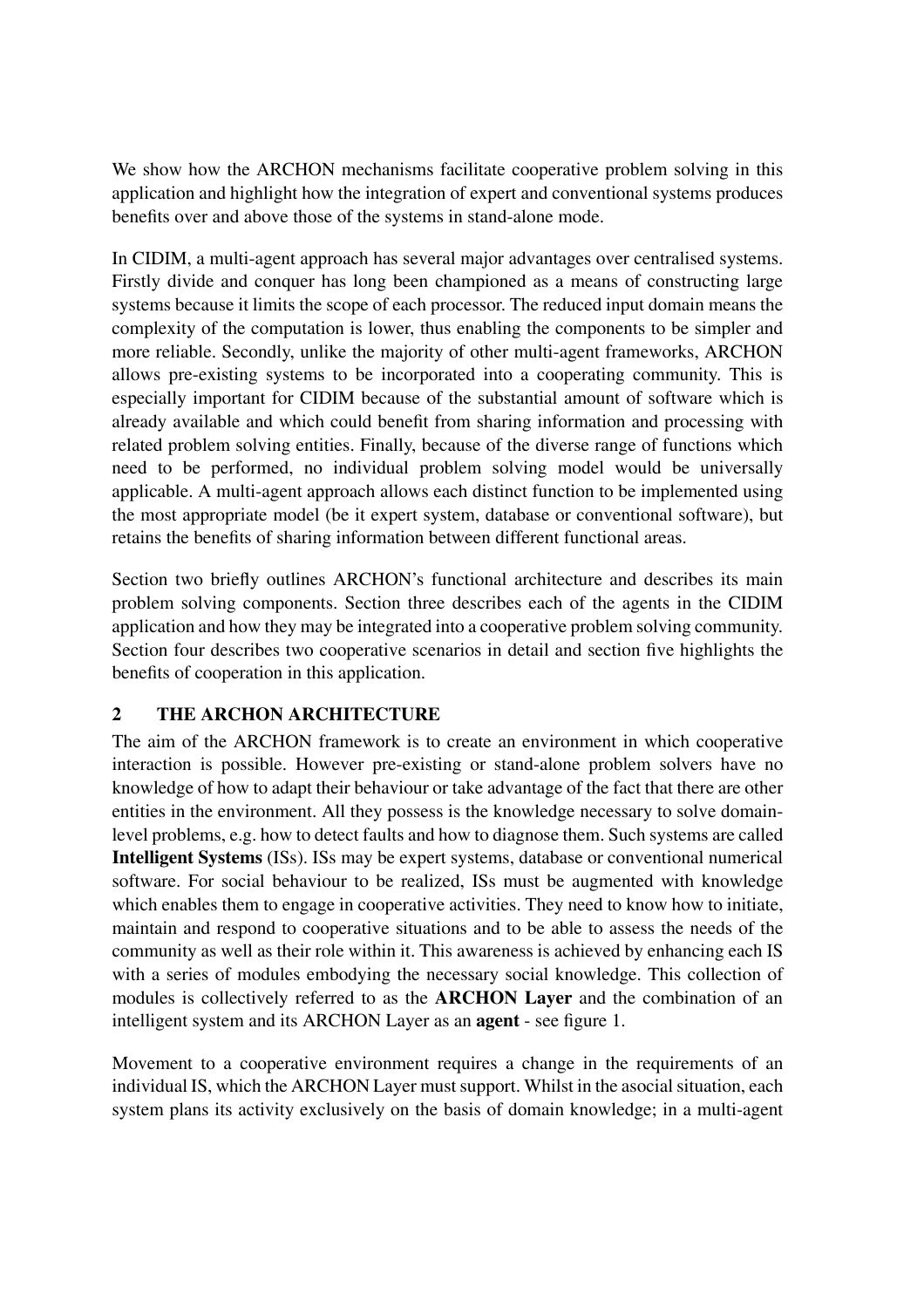

context, however, an agent's activities are planned on the basis of both domain and social knowledge. ARCHON agents have two distinct, but related, roles to satisfy: that of a team member acting in a community of cooperating agents and that of an individual. Therefore when designing the ARCHON Layer both aspects should be catered for:

• Control local problem solving

e.g. which tasks to launch, when they should be launched, their relative priorities, how best to interleave their execution and how to recover from local exceptions

• Coordinate local activity with that of others within the community

e.g. when and how to initiate cooperative activity, which cooperation protocol to employ, how to respond to requests for cooperation and which activities require synchronization.

These two perspectives provide the design rationale and separation of concerns upon which the ARCHON architecture is based - see figure 2. The Monitor is responsible for controlling the local problem solving activity while the Planning and Coordination Module (PCM) is responsible for controlling an agent's social interactions. There is, however, a grey area between these two modules which has to deal with the impact of local decisions on the global perspective and of global decisions on the local activity. As choices about such interactions effect both the Monitor and the PCM they are jointly dealt with.

The other components of the ARCHON Layer are there to support these two modules. The High Level Communication Module (HLCM) provides the types of dialogue necessary for decentralized problem solving and coordination; offering facilities such as message scheduling, message filtering and intelligent addressing. The HLCM interfaces to an extended Session Layer which means ARCHON communities can be installed over networks conforming to the OSI standard. AIM (Agent Information Management) provides an object-oriented information model, a query and update language to define and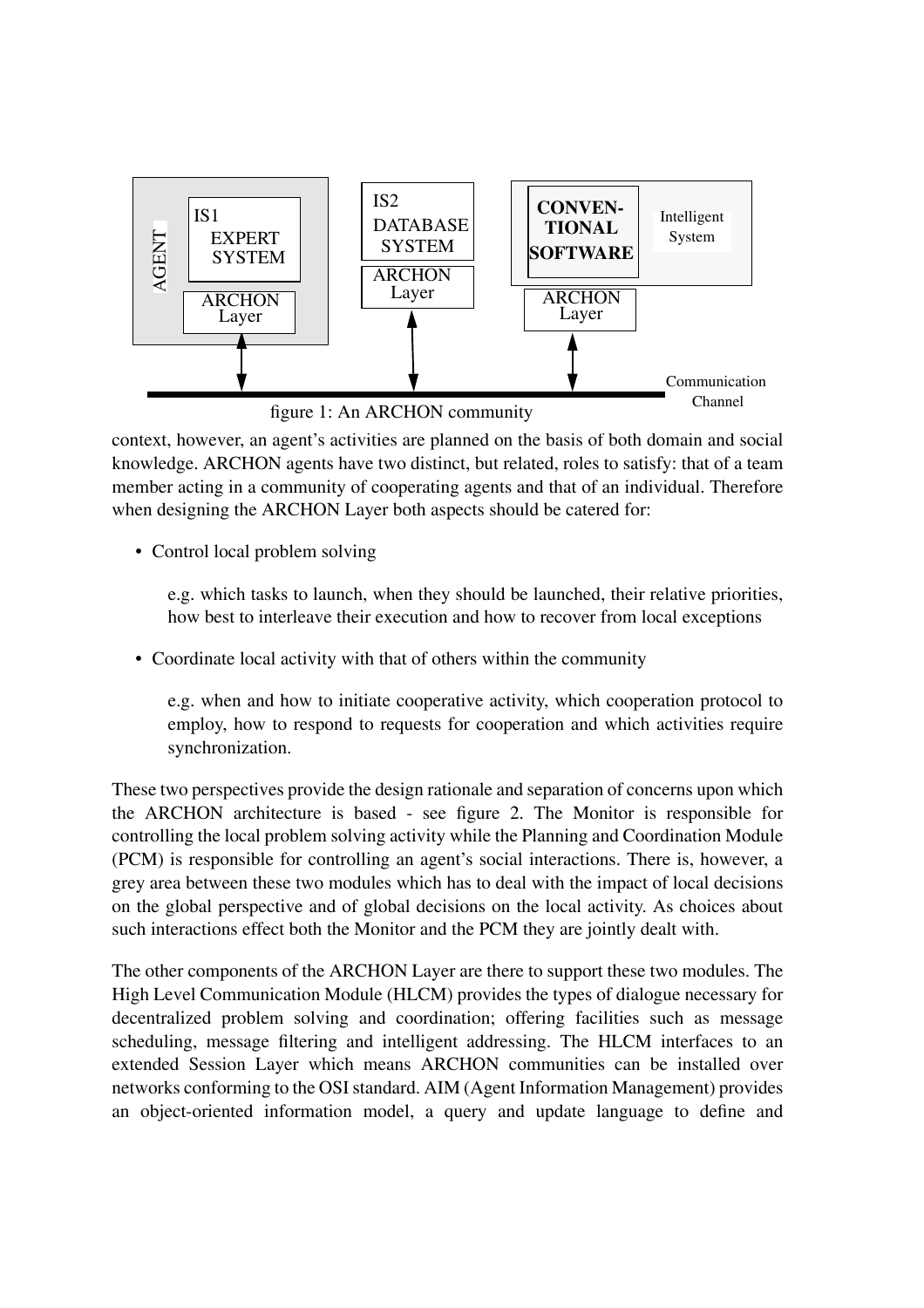manipulate the information and a distributed information access mechanism to support the remote access and sharing of information among agents.



figure 2: Detailed structure of the ARCHON Layer

Sophisticated cooperation requires participants to have knowledge of other team members. The acquaintance models provide this knowledge - representing an abstract description of the other community members with which the agent has to interact. They are used by the PCM and the Monitor for determining and mediating cooperative interactions. The type of information they maintain includes the capabilities of others, their intentions and plans, current state of processing and what information they can generate/are interested in (Jennings et al., 1992). The self model provides a similar meta-level description of the underlying intelligent system and is used by the Monitor to reason about controlling the local system. The information maintained includes the status of active tasks, which tasks are pending, which tasks are waiting for which pieces of information and the relative priority of the various tasks.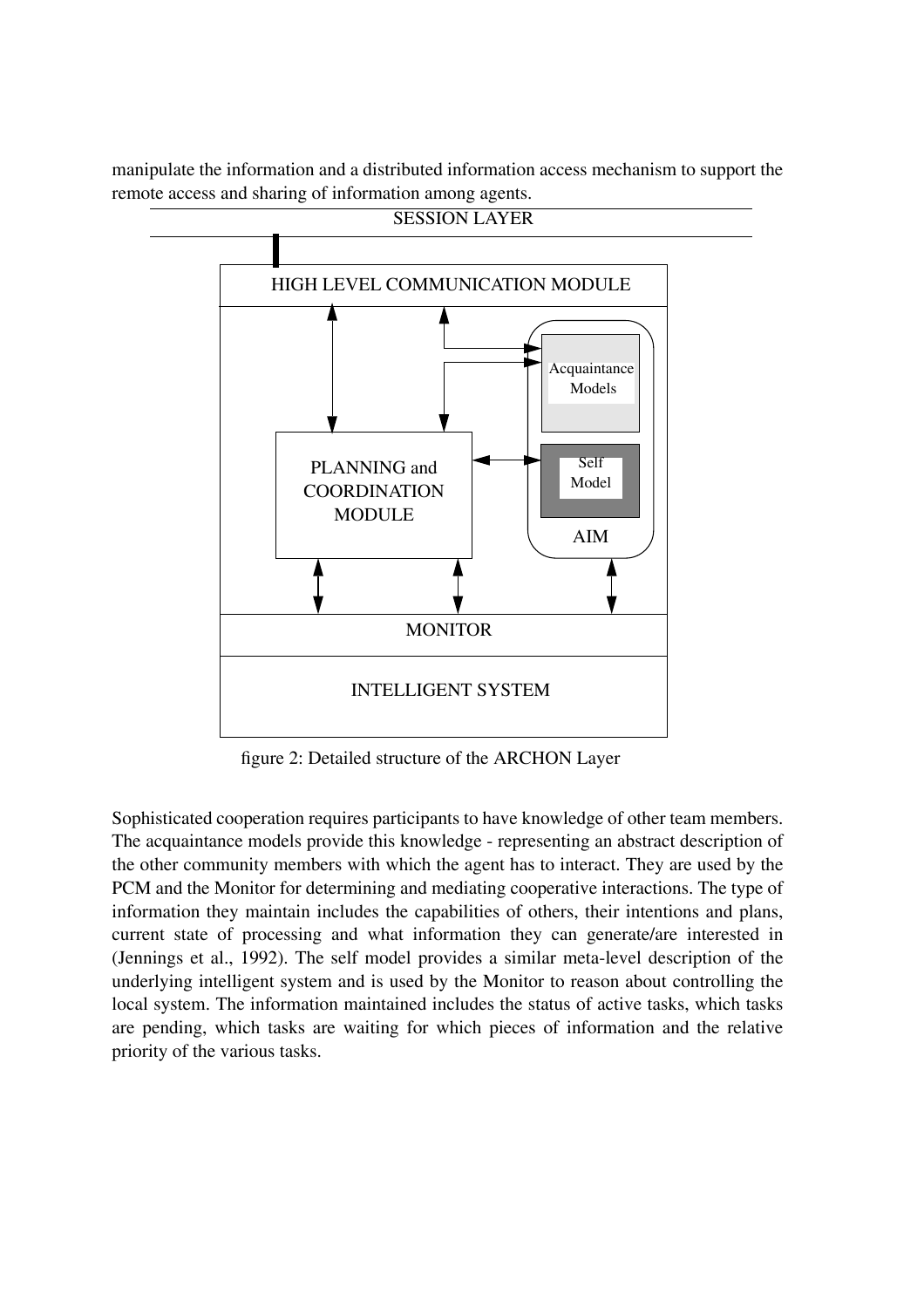#### **3 DETAILS OF CIDIM**

CIDIM is being developed as an aid to the Control Engineer (CE) whose job it is to ensure continuity of electricity supply to customers. Maintenance work has to be planned and carried out safely in coordination with the Field Engineer (FE) and faults on the network have to be identified and remedial action taken to restore supply should this be necessary. The electricity network control system allows remote operation of circuit breakers and also reports via telemetry, automatic switching operations in response to a fault, alarms and load readings. The control system covers the high voltage network and part of the low voltage network, but for much of the low voltage network switching for maintenance purposes is done manually by the FE in radio contact with the CE. It is for the low voltage network that use is made of customer telephone calls - reporting loss of supply - due to the lack of telemetered protection equipment. In addition the CE can make use of information about lightning strikes which may be the cause of a fault and so indicate a good starting point for the FE to look for damaged equipment.

CIDIM will be able to assist the CE by automatically providing such services as fault diagnosis, user driven restoration planning and security analysis as well as automatically collating much of the information the CE now does manually by reference to stand-alone systems. Some of the services, such as security analysis, would not previously be available for on-line use due to a lack of access to up to date network information. Using ARCHON helps information from conventional knowledge sources, such as a database or the telemetry system, to be shared by the other agents within the system. Thus the expert systems have greater data consistency than in the stand-alone mode. Interaction between the agents will be controlled by the ARCHON Layer with reference to predefined plans in the Monitor and information from the acquaintance models. Automation of some of the tasks the CE performs is thus achievable. CIDIM will consist of ten agents which are described briefly below (and see figure 3). Some of the agents contain conventional programs and some expert systems, some pre-existing and some built within the ARCHON project. This mixture demonstrates that it is possible to integrate with existing technology and to bring expert systems into real world use.

# **Telemetry Agent (TA)**

Receives telemetry and converts it to a standard format; different Regional Electricity Companies (RECs) within the UK have different telemetry systems and CIDIM should be able to work with any of them with minimum change. Telemetry is sent to interested agents (interests are determined from the acquaintance models) and is also stored for future reference.

### **Information Agent (IA)**

An "object oriented" front end to a relational database, the structure of the database is hidden from the application and so it is possible to provide a standard interface to different databases. The database has all the static information about the network such as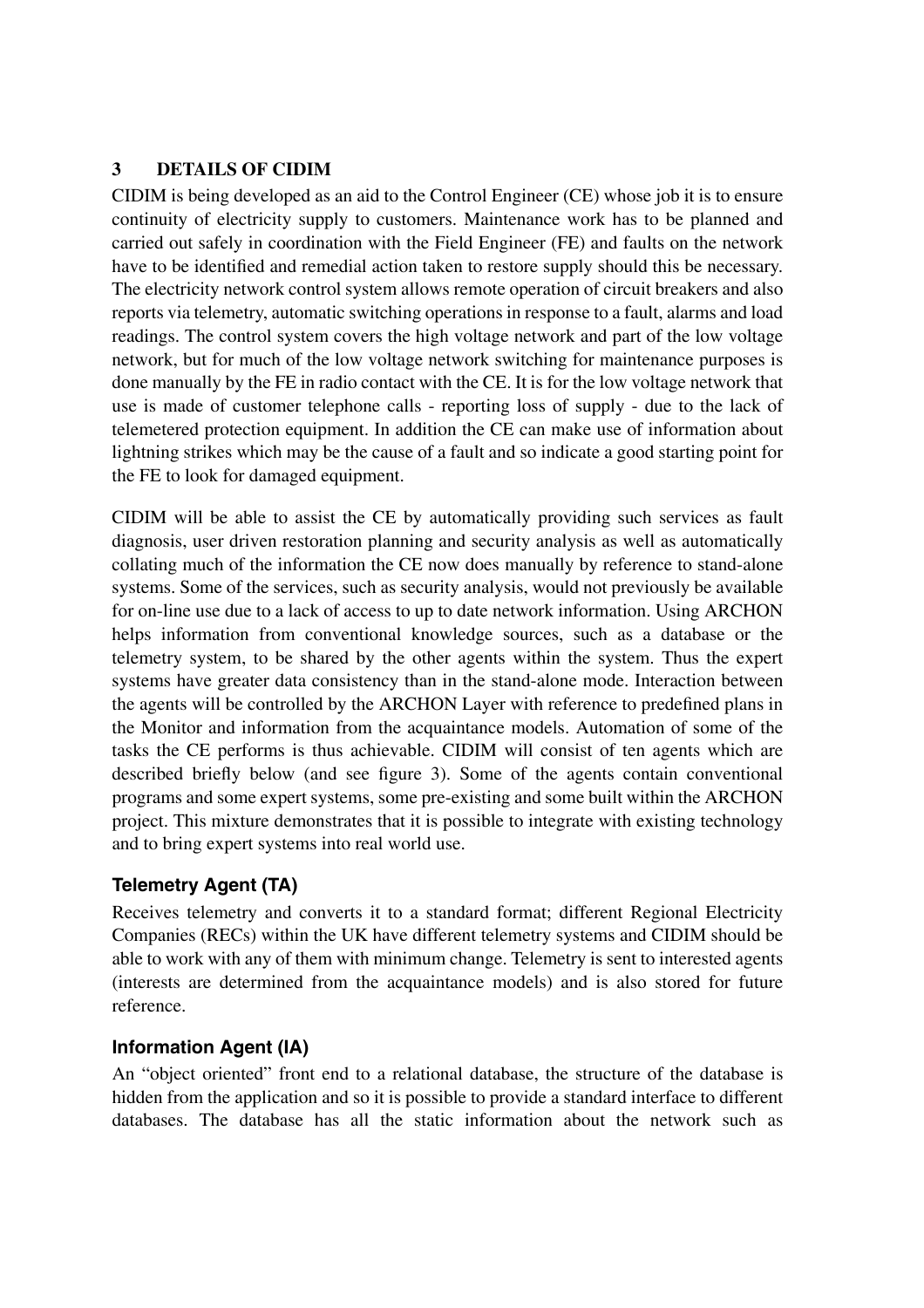

connectivity of pieces of plant. This information is made available to other agents on request.

# **Weather Watch Agent (WWA)**

Receives on-line data about lightning strikes from the EA Technology Lightning Location System (Scott 88, Lees 92). The WWA can display these on a map and can also answer queries so that it is possible to find out if there were any lightning strikes near a fault at a given time.

# **Security Agent (SA)**

It is important to consider the security of the network i.e. possible overloads, should a fault occur on any line of the network. A security analysis does these "what if" calculations and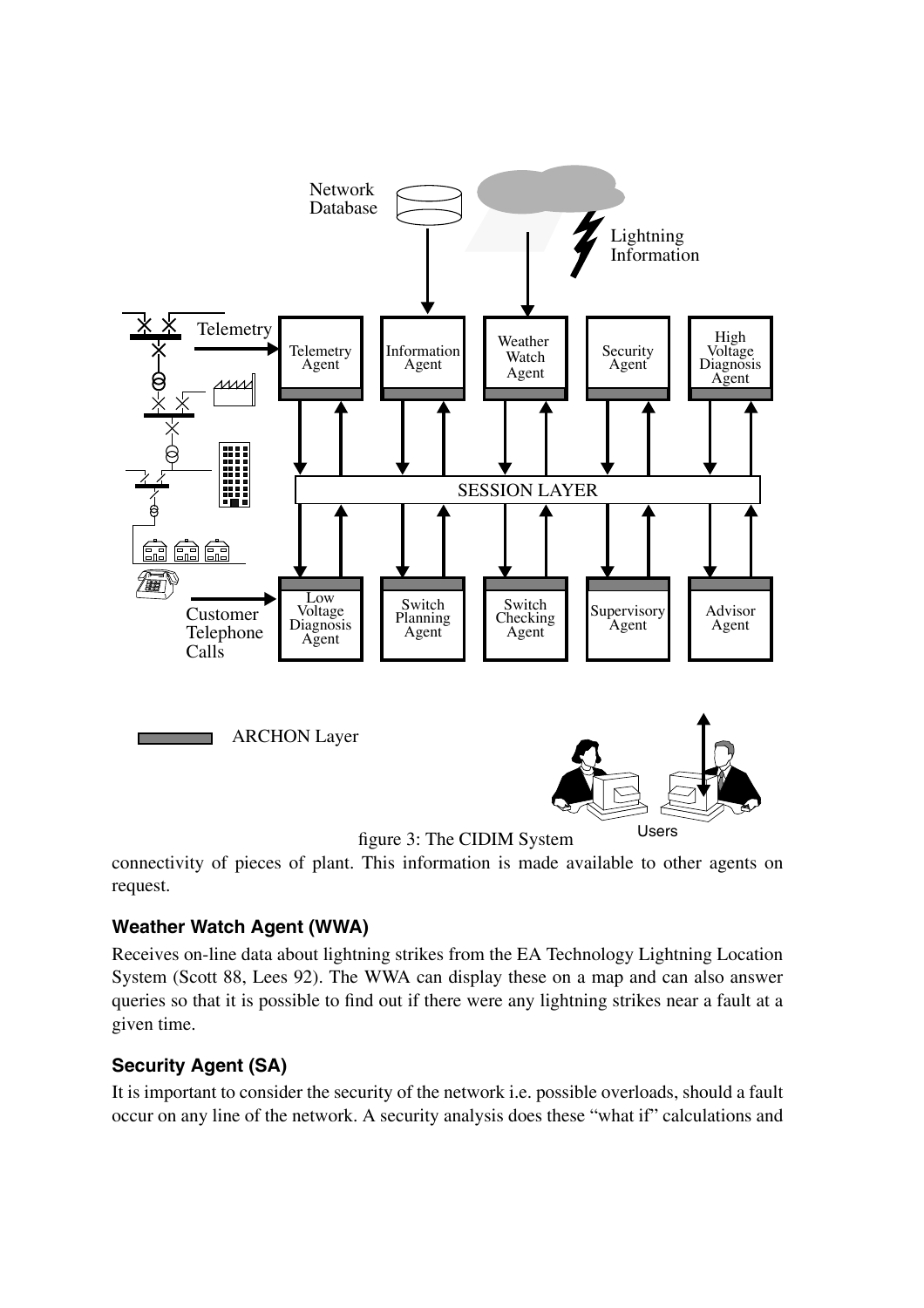can allow the CE to take avoiding action. Previously such programs would be run in an offline mode for planning purposes.

### **High Voltage Diagnosis Agent (HVDA)** (Bramer et al. 88, Cockburn et al. 91a)

Using telemetry from the TA the HVDA will diagnose the location, time and type (permanent or transient) of faults on the network. It can also identify where there is no power - deadzones - whether these are caused by faults or by work on the network.

# **Low Voltage Diagnosis Agent (LVDA)** (Cockburn 92)

The LVDA uses customer telephone calls and lightning information as well as telemetry in order to diagnose faults. Customer connectivity to the network is not recorded in all cases and is estimated by postcodes. Since there is a large amount of low voltage network the LVDA will load network data from the IA and network state from the TA as it is required.

### **Switch Planning Agent (SPA)** (Brailsford et al. 87, Cross et al. 92)

For repair and maintenance work the network needs to be safe to work on, i.e. the faulted region must be isolated from the rest of the network. The SPA allows the user to create switching plans and automatically checks these for safety.

# **Switch Checking Agent (SCA)**

Rather than make a full switching plan the Control Engineer may want to just check that it is safe to operate one switch. This may be because the switch is being operated to restore power to an area by providing an alternative route. As well as these safety checks the SCA will be able to recheck a Switching Plan nearer the time it is carried out. This automatic rechecking will be handled by a predefined plan within the Monitor.

### **Supervisory Agent (SVA)**

Receives fault reports from both the HVDA and LVDA and Switching plans from the SPA. It will allow queries on this data so that a subset can be accesses e.g. to be displayed by the Advisor Agent to the user. The SVA will also look for relations between the information it receives such as when a fault occurs in an area where work is soon to take place. In this case a warning to the user may help re-plan the work rather than find out it is not possible. These checks are triggered by plans defined in the Monitor of the ARCHON Layer and make this conventional 'result storage' system more intelligent than it would otherwise be.

### **Advisor Agent (AVA)**

The AVA is the user interface agent to the CIDIM application. It will display events to the user and accept user input. Since the user interfaces of some of the existing systems are highly developed they may be used directly e.g. the SPA is a user driven planner and has an interface developed for this. In these cases the AVA would act as a window manager.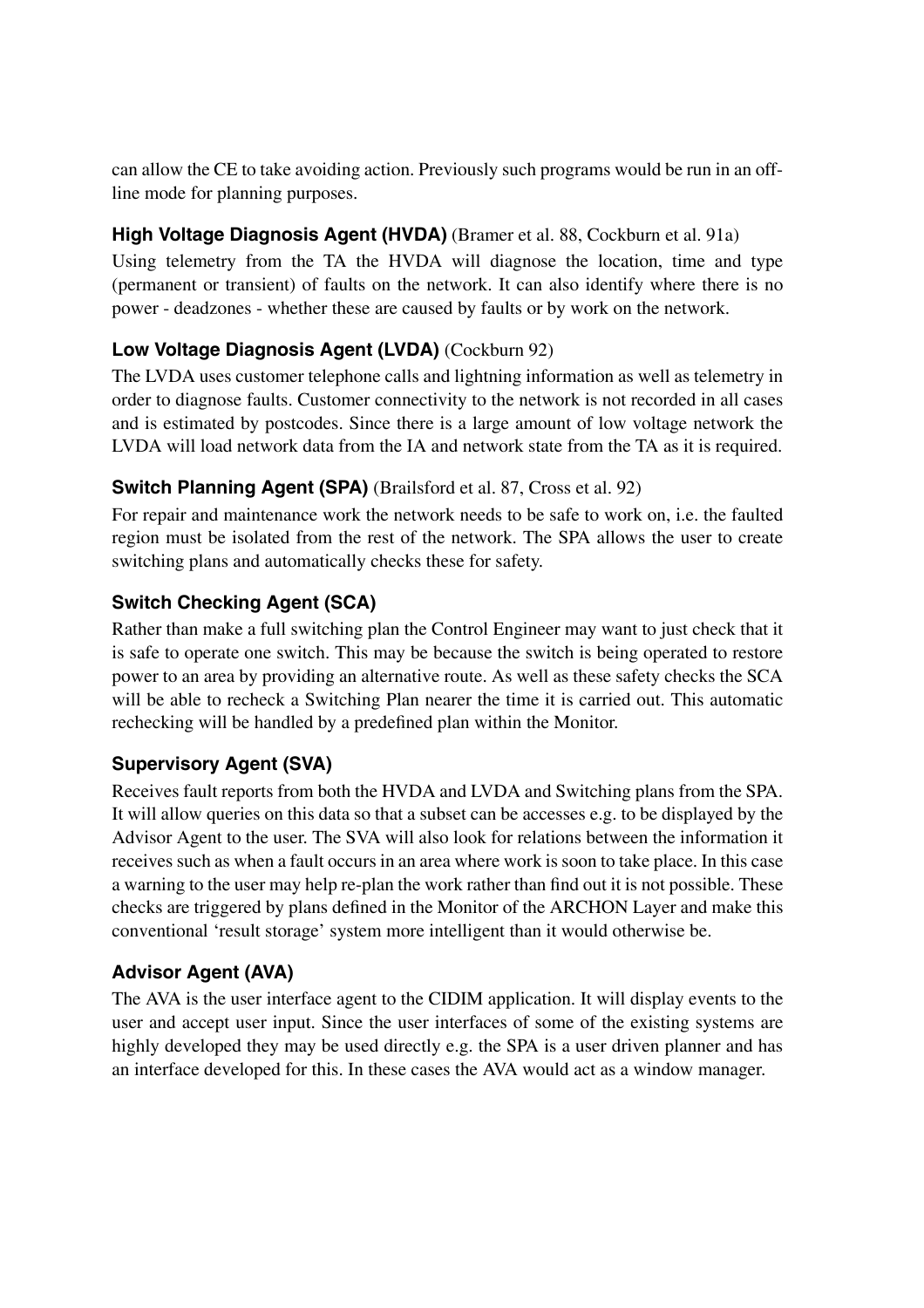#### **4 COOPERATION**

Control engineers will gain considerably from interactions between the aforementioned ISs. Cooperation means not only information exchange, but also coordinated actions within an agent community. Thus an individual's behaviour is influenced by the intentions, results, and failures of other agents as well as the input from the electricity network and the users.

All agents get the input from the same physical reality, however each of them has a different, partial view. The Telemetry Agent gets information about the state of the telemetered part of the network. The Low Voltage Diagnosis Agent gets data from domestic consumers about the state of that part of the network which is mainly non-telemetered. The Weather Watch Agent gets information about lightning strikes. The Information Agent has information about the logical and geographical connectivity of the network. The High Voltage Diagnostic Agent diagnoses faults mainly using telemetry data whereas the Low Voltage Diagnostic Agent predominantly uses customer telephone calls. None of these views are complete and several of them are needed to solve a particular problem in CIDIM.

Agents use the conclusions and results of other agents. In case of a failure, the results of one agent can partially be replaced by those results of another. Sometimes agents can produce results without the help of others, while in other situations interaction is essential. All this requires carefully controlled cooperative activity.

Many cooperative scenarios can be observed in this application. The LVDA can save time by attributing some loss-of-supply calls to high voltage faults if it is informed about these faults by the HVDA. The HVDA can help the SVA produce high level restoration plans for deadzones by sending partial plans. The TA can preprocess and filter telemetry for the LVDA. When telemetry is missing the LVDA can partially replace telemetry for the HVDA. The WWA needs the help of the IA to answer queries, however the WWA can sometimes give its best answer alone which is sometimes "don't know". The agents have different views of the current state of the network, and these views may be inconsistent; only through cooperative action can they be harmonised.

The ARCHON architecture helps to detect and exploit the cooperative actions in the CIDIM system as we can see in the following example scenarios.

### **Scenario 1 - Assistance when information is missing/unavailable**

The diagnosis of the HVDA is based on the state of high voltage circuit breakers which are usually telemetered, although telemetry messages can be lost from either a single circuit breaker or from a whole substation. In the latter case the TA can recognize this and send an indication that telemetry has been lost. Although telemetry is missing the HVDA may still be able to infer the state of a high voltage circuit breaker because of the known presence of a low voltage fault. The LVDA can diagnose this fault just using customer telephone call complaints.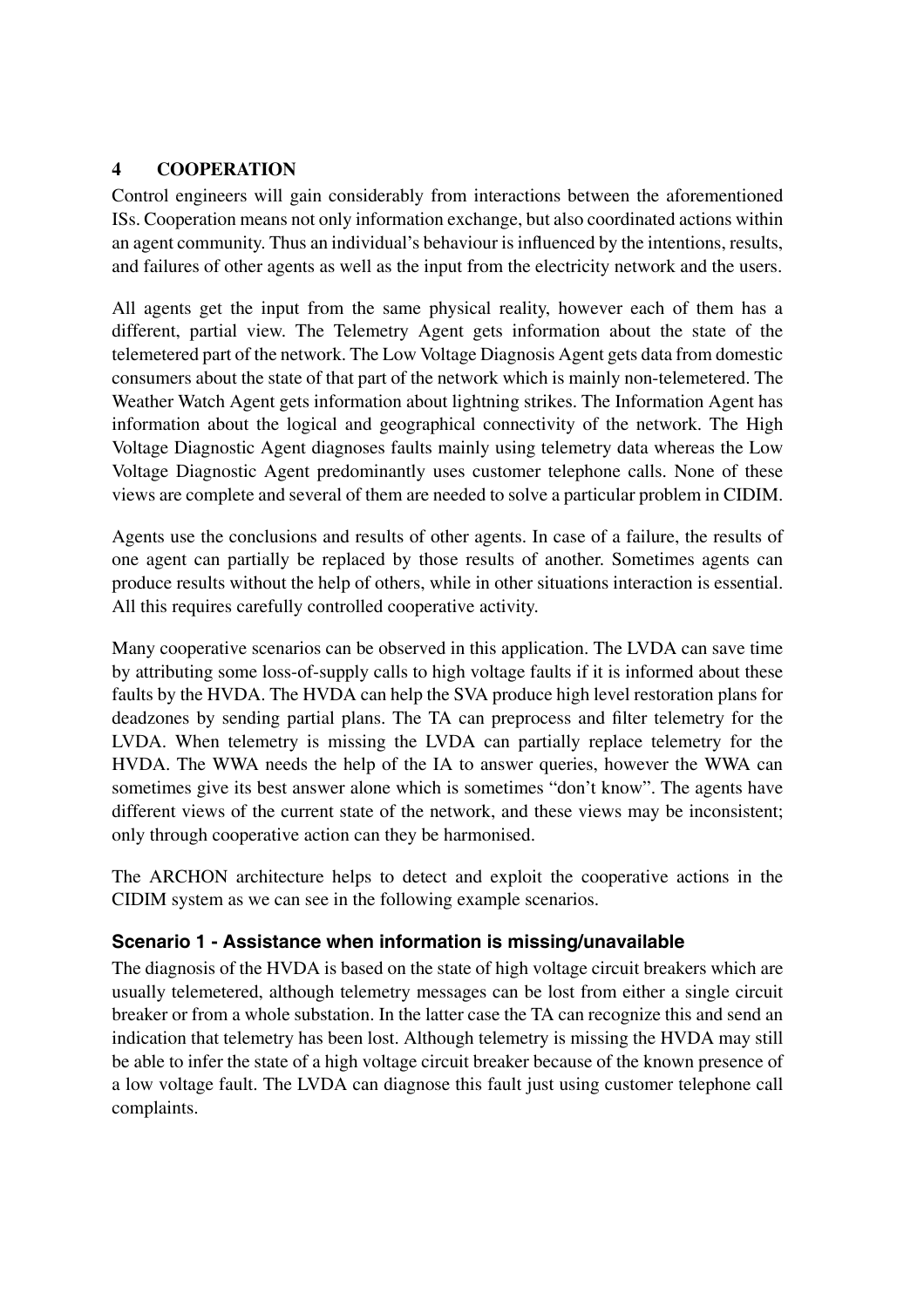Normally when the IS of the TA receives a telemetry message, the Monitor within the ARCHON Layer of the TA signals this to the PCM of the TA. The PCM finds out from the Agent Acquaintance Model that the HVDA is interested in telemetry and asks the HLCM of the TA to send the telemetry to the HVDA. On receipt the PCM of the HVDA finds out from the Self Model that this information is useful for high voltage diagnosis and asks the Monitor of the HVDA to start the diagnosis task within the IS of the HVDA.

In the case where the IS of the TA recognizes that telemetry messages are lost from a substation then a report is passed to its Monitor. The PCM within the ARCHON Layer of the TA notices this result and looks at the Agent Acquaintance Model. It finds that the LVDA is interested in this result and sends it as unrequested information to the LVDA through the HLCM.

When the PCM of the LVDA gets this information, it recognizes from the Self Model that this information is locally useful and triggers an activity. This activity stores in the Agent Acquaintance Model the fact that the HVDA is now interested in low voltage faults, due to the lack of telemetry from the substation.

If a high voltage circuit breaker operates in connection with a low voltage outage (planned work) at the non-reporting substation, then no telemetry would be generated and the HVDA would not know of the event. However the customer telephone call reports arrive directly to the LVDA and the Monitor of the LVDA will start a diagnosis. When the LVDA produces the result of the diagnosis, the Monitor of the LVDA signals this to the PCM. The PCM finds out from the Agent Acquaintance Model that the HVDA is now interested in this result and asks the HLCM to send it to the HVDA as an unrequested information.

When the PCM of the HVDA receives the low voltage fault report, it recognizes from the Self Model that this can be a useful information to a high voltage diagnosis and asks the Monitor of the HVDA to start the diagnosis task within the IS of the HVDA.

#### **Scenario 2 - Cooperative answering of a query**

The LVDA can make its diagnosis more precise for overhead line networks by asking the WWA the following question: *lightning(time,plant)*, which means: "Was there a lightning at a certain time near a certain plant item?". The WWA cannot answer this question on its own. It has to ask the IA to provide the geographic location of the plant because the database of WWA only contains information on *lightning(time,geogr\_loc)*. However the WWA can find out the answer to *lightning (time)*, and the WWA does not need the assistance of the IA if the answer is "No". If the IA is not working then the WWA can only look up in its database the answer to *lightning(time)* and if the answer is "No", then the WWA can answer "No" to the original question: *lightning(time,plant)*, if the answer is "Yes", then the WWA can only answer "Don't know" to the original question: *lightning(time,plant)*.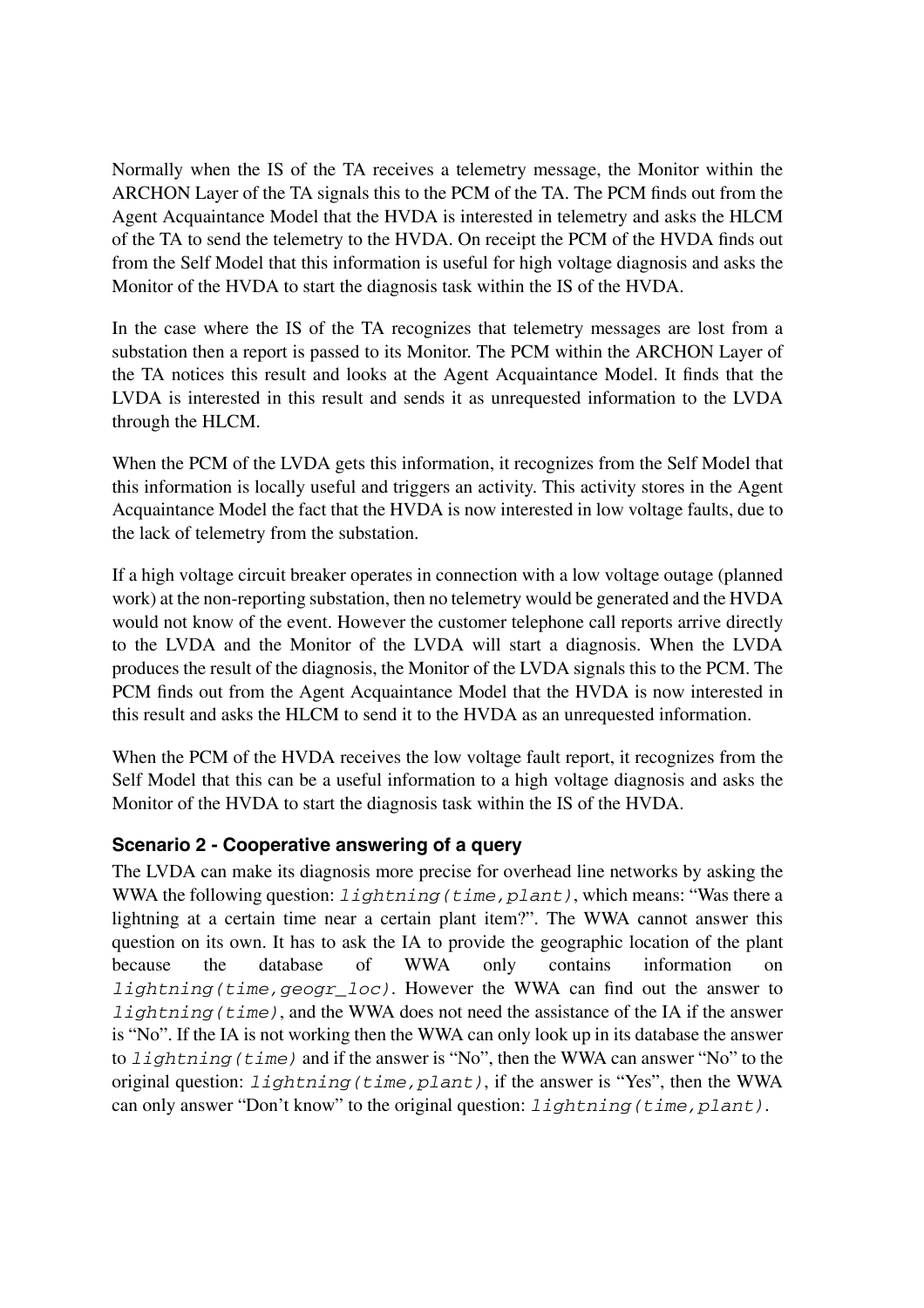One possible scenario for the WWA agent is the following:

- 1 The PCM of the WWA receives the information request *lightning(time,plant)* from the LVDA.
- 2 The PCM of the WWA looks up in the Agent Acquaintance Model if the IA is working.
- 3a If the IA is not working, then the PCM orders the Monitor of the WWA to get the best answer from the underlying IS without knowing the geographic location of the plant.
- 3b If the IA is working and is busy, then the PCM can first give the same order to the Monitor and if the answer is "Don't know", only then ask the IA to provide the geographic location of the plant, and order the Monitor to get the answer for the question *lightning(time,geogr\_loc)* from the underlying IS.
- 3c If the IA is not busy, then the PCM can immediately ask the IA to provide the geographic location of the plant, and order the Monitor to get the answer for the question *lightning(time,geogr\_loc)* from the underlying IS.

The WWA does not have knowledge of electrical plant since its IS is an existing general purpose system for lightning location. Cooperation with another agent allows it to be used in a specific domain i.e. electricity networks, without decreasing the flexibility of the original program.

### **5 BENEFITS**

The above example scenarios clearly show that in the CIDIM cooperating community the agents can produce partial results when some members are not working properly, and thus increase the robustness of the whole system. The ARCHON architecture has built-in tools to detect the possibility and need of cooperation and coordinate the actions of the Intelligent Systems to achieve the cooperative action. These tools are application independent, the PCM operates on an abstract level and the application dependent information is stored in generic data structures like the Agent Acquaintance Model and the Self Model. The Intelligent System is controlled and interfaced to the ARCHON Layer by the Monitor.

The CIDIM system is built upon separately existing systems which were developed in separate projects using commercially available tools. Using the ARCHON Layer these systems can be integrated to produce an overall system in which information is more readily and quickly available, cross-checking of results is easy and results are exchanged and exploited between the component systems. The integrated CIDIM is more than the sum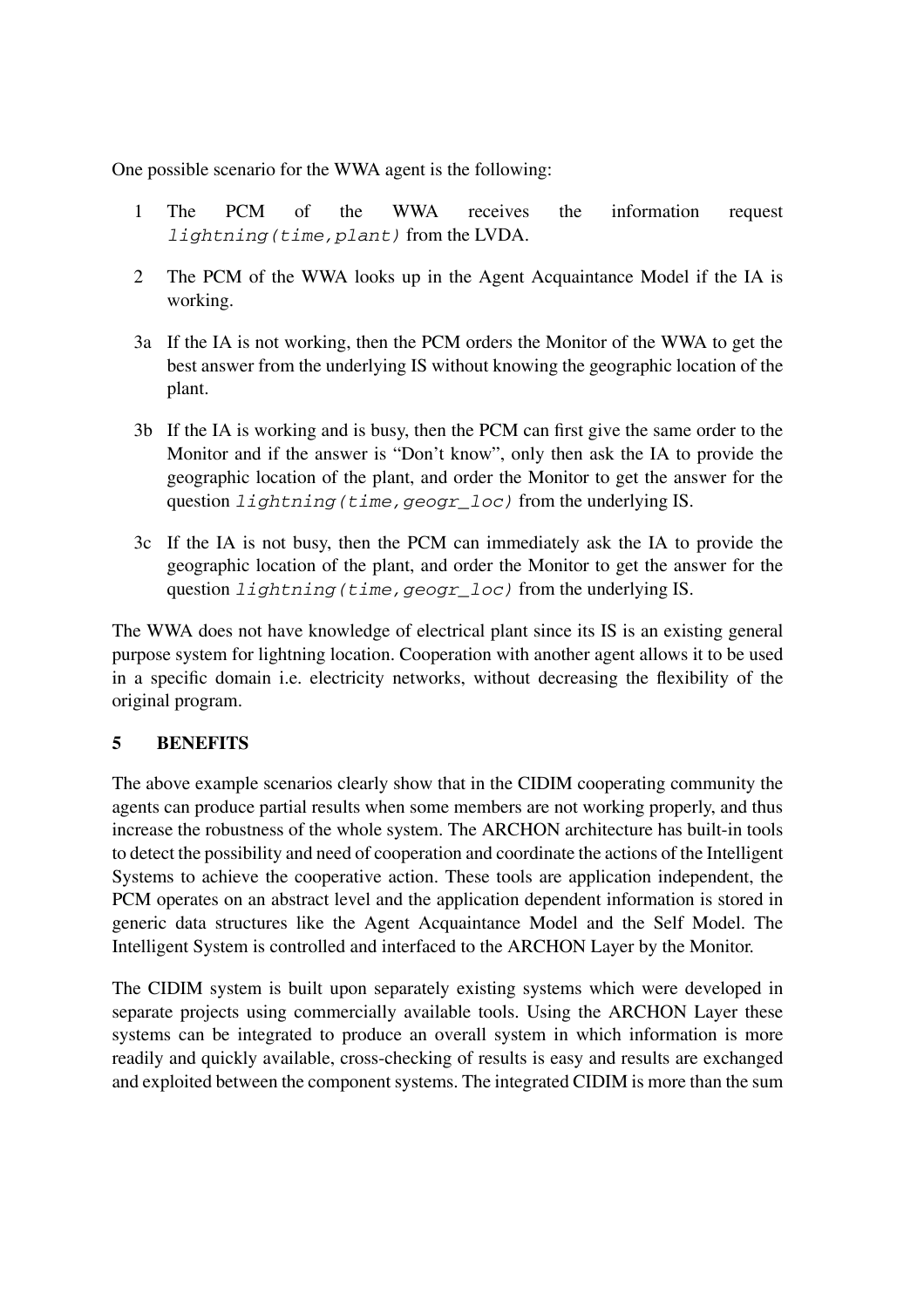of the component systems: information exchange is automated and faster, new cooperative situations are exploited.

The delineation of domain and cooperation knowledge has several advantages. It increases software reusability in that the cooperation layer can be used for several applications without having to disentangle knowledge used to guide social activity and knowledge for solving a domain level problem. Also the two components can be developed independently provided that they respect the interface definition, meaning greater productivity through concurrency and the ability to incorporate pre-existing systems.

The benefits of CIDIM over the separate component systems are the robustness, the reliability, automatism and cooperative actions. With the help of the ARCHON architecture the agents can automatically detect those situations where cooperation is beneficial, exploit the advantages of cooperation, can adapt to failures in the CIDIM system and display compacted information on the whole complex system.

### **6 CONCLUSIONS**

Some of the benefits of using ARCHON are listed above and in more detail in (Cockburn et al. 91). In summary these are:

- Previously stand-alone expert systems can be integrated within a community of other agents and used in real world problems, thus greatly increasing their usefulness.
- Automates the exchange of information and starting of tasks between systems.
- Development time of new systems will be reduced since a lot of the control functionality of the ARCHON Layer can be used.
- Network activity is reduced compared to other networked solutions, due to registered interests rather than all information being broadcast.
- The resulting system is generic and extendable since tasks and agents are described in acquaintance models and new agents can be added.

### **7 ACKNOWLEDGEMENTS**

This paper describes work carried out in the Esprit II project ARCHON (**AR**chitecture for **C**ooperative **H**eterogeneous **ON**-line Systems - project number P2256). The ARCHON consortium consists of the following partners: Atlas Elektronik, JRC Ispra, Framentec-Cognitech, QMW, IRIDIA, Iberdrola, Labein, EA Technology, Amber, Technical University of Athens, FWI University Amsterdam, Volmac, CERN and University of Porto.